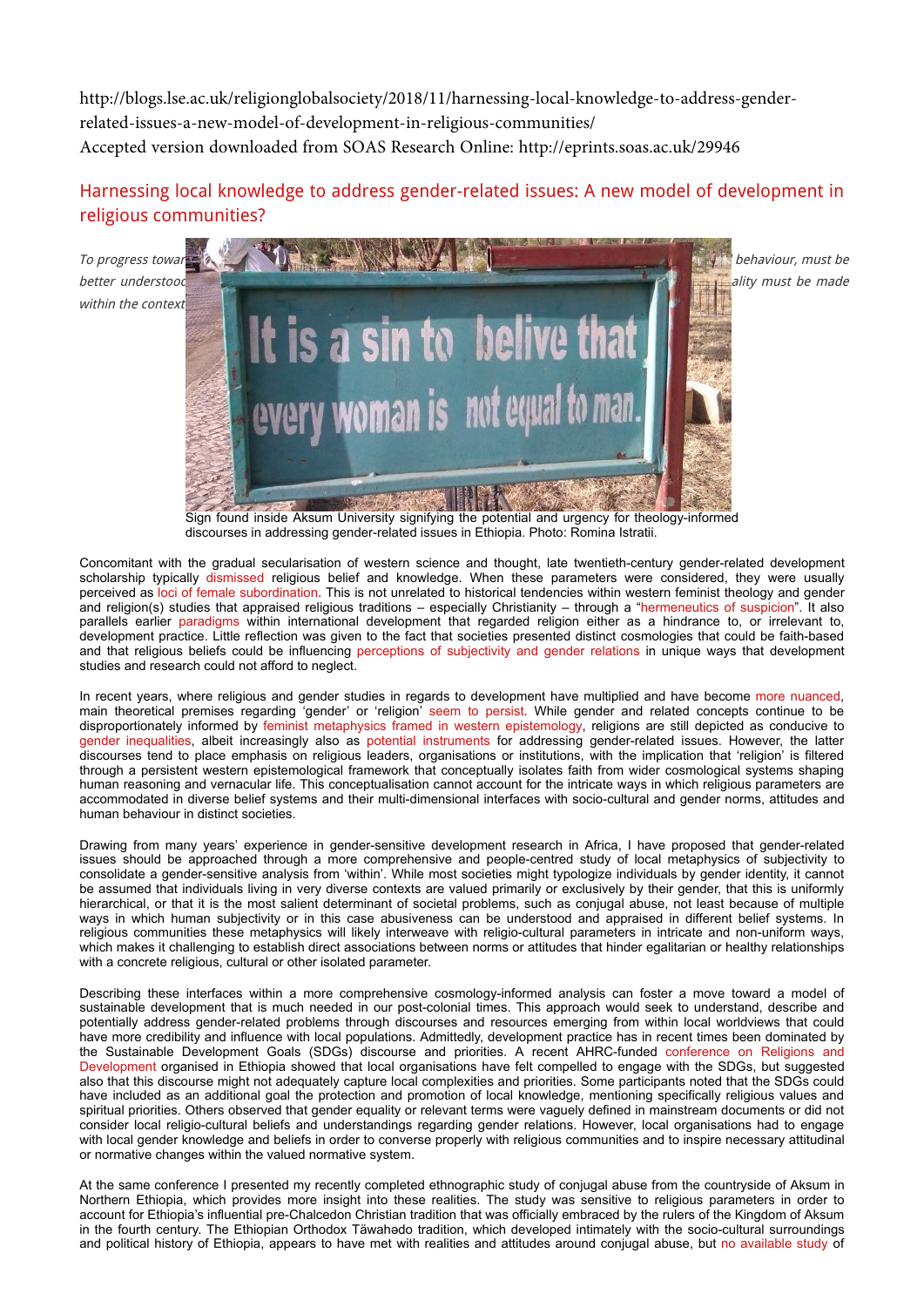domestic violence has accounted for this religio-cultural context. Subsequently, the study explored whether and how gender ideas became salient in discourses of conjugal abuse from the insiders' religio-cultural perspective. This meant combining a theologyinformed analysis of Church teachings on gender relations, marriage and conjugal abuse with an ethnographic exploration of local metaphysics of subjectivity, gender relations and religious experience within marriage.



Witnessing the Holy Matrimony at the historical Church of Maryam Ṣiyon in Aksum city. Photo: Romina Istratii.

The research revealed that research participants considered conjugal abusiveness to be wrong by standards associated with both their culture (*bahəl*) and with their religion (*haymanot*), a distinction that participants readily made. However, an underlying tolerance of the problem was visible in institutional and socio-cultural norms and practices that were described as ineffective in dealing with women's reports of conjugal violence, as well as most women's endurance and secretiveness when they dealt with an abusive partner. Such attitudes and realities seemed to be underpinned by a host of socio-cultural, practical and psychological factors, but they were enforced indirectly and in non-uniform ways by some clergy discourses and personal faith, co-acting with deeper metaphysics of individuality that were not without gendered dimensions.

At its essence the Ethiopian Orthodox Täwahədo faith has been premised on an apostolic message of healing the fallen human nature and restoring relationship with God by cultivating love and meekness. However, an Old Testament heritage or orientation has perhaps been stronger, not unrelated to the indigenous Cushitic-Semitic cultural underlayer in which the Church tradition developed. While the Church has upheld ontological and spiritual equality between males and females, it has also preserved what might be considered gender asymmetrical practices, which are even more pronounced in the societal rules and religious norms of the laity. The rural clergy in Aksum were generally found to oppose pernicious culture-condoned practices and to mediate conjugal abuse situations in ways that usually favoured the victimised party. Still, the unclear demarcations vis-à-vis folklore gender and marriage ideals made some of the clergy's discourses at times conducive to an enforcement of understandings and norms associated with local forms of conjugal abuse. Not unrelated to historical weaknesses affecting the traditional Church education, the average priest (as opposed to church teachers and more learned clergy) displayed limited exegetical training and was unprepared to pronounce religious teachings within contextual hermeneutics that were sufficiently informed by apostolic marriage theology.

These complex overlaps between religious and socio-cultural parameters in clergy discourses were also visible in the discourses of the laity. Despite differentiating between faith and culture, the vast majority of rural residents did not essentially distinguish between folklore norms and their deeply cherished religious tradition and were suspicious of any deviation from their religious lifestyle as they knew it. This had implications for how they responded to social norms, including those associated with gender asymmetries or other pernicious conventions that related to conjugal abuse. For example, virtually everyone affirmed that the rigid gender-based segregation of married life, which was associated with much conjugal conflict and abuse, was cultural and not religious. Similar statements were made regarding the regular *mahbär* gatherings convened typically for the veneration of saints, and especially their component of alcohol consumption which was associated with some manifestation of husband abusiveness. Still, such pronouncements did not displace prevalent discourses that considered the valued religious tradition and local religious norms to overlap, essentially contributing to the unreflective preservation of some pernicious conventions.

Simultaneously, research participants were embedded in a folklore belief system that centred on the natural and acquired proclivities of the individual, an individual who was imagined to be situated in a spiritual battlefield between good and evil. This implied that individuals were considered responsible for their abusiveness, but not entirely able to always avoid effectively due to external overpowering inducements (such as alcohol or Satan) combined with what was understood to be a weak faith-based conscience